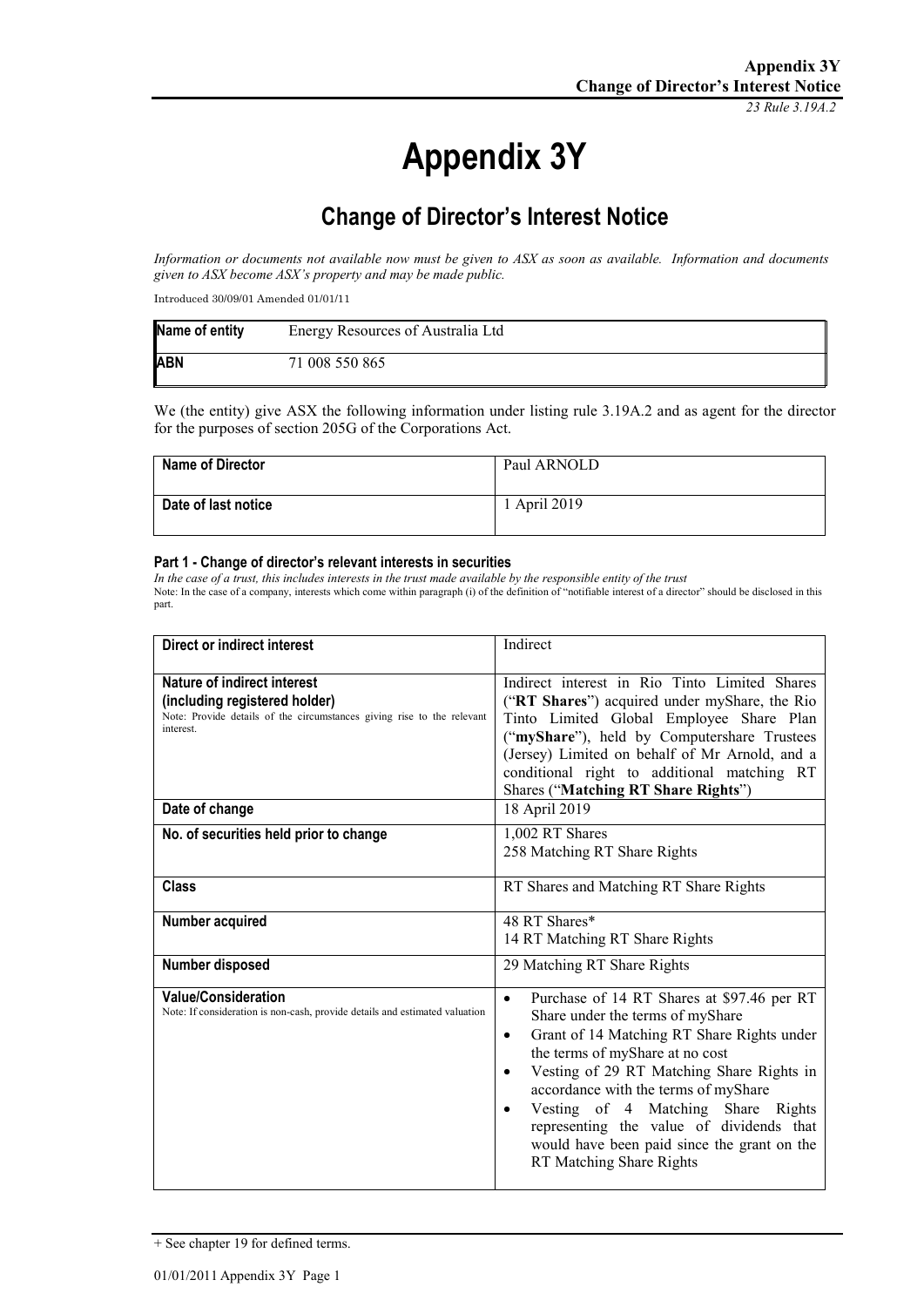| No. of securities held after change                                                                                                                                     | 1,050 RT Shares<br>243 Matching RT Share Rights                                                                                                                                                          |
|-------------------------------------------------------------------------------------------------------------------------------------------------------------------------|----------------------------------------------------------------------------------------------------------------------------------------------------------------------------------------------------------|
| Nature of change<br>Example: on-market trade, off-market trade, exercise of options, issue of<br>securities under dividend reinvestment plan, participation in buy-back | Acquisition of RT Shares under the terms of<br>myShare<br>Grant of Matching RT Share Rights under the<br>terms of myShare<br>Award and vesting of Matching RT Share<br>Rights under the terms of myShare |

\* In accordance with the rules of myShare, upon vesting Mr Arnold may receive additional RT Shares in lieu of dividends that would have been paid to him in the period from grant on the base number of RT Shares, the subject of the Rights that vest.

| <b>Direct or indirect interest</b>                                                                                                                                      | Indirect                                                                                                                                                                                                  |
|-------------------------------------------------------------------------------------------------------------------------------------------------------------------------|-----------------------------------------------------------------------------------------------------------------------------------------------------------------------------------------------------------|
| Nature of indirect interest<br>(including registered holder)<br>Note: Provide details of the circumstances giving rise to the relevant<br>interest                      | Indirect interest in RT Shares acquired under<br>myShare, held by Computershare Trustees<br>(Jersey) Limited on behalf of Mr Arnold, and a<br>conditional right to additional Matching RT Share<br>Rights |
| Date of change                                                                                                                                                          | 29 April 2019                                                                                                                                                                                             |
| No. of securities held prior to change                                                                                                                                  | 1.050 RT Shares<br>243 Matching RT Share Rights                                                                                                                                                           |
| Class                                                                                                                                                                   | RT Shares and Matching RT Share Rights                                                                                                                                                                    |
| Number acquired                                                                                                                                                         | 59 RT Shares                                                                                                                                                                                              |
| Number disposed                                                                                                                                                         | N/A                                                                                                                                                                                                       |
| Value/Consideration<br>Note: If consideration is non-cash, provide details and estimated valuation                                                                      | Acquisition of 59 RT Shares at \$99.11 per RT<br>Share pursuant to the dividend reinvestment<br>provisions under the terms of myShare                                                                     |
| No. of securities held after change                                                                                                                                     | 1.109 RT Shares<br>243 Matching RT Share Rights                                                                                                                                                           |
| Nature of change<br>Example: on-market trade, off-market trade, exercise of options, issue of<br>securities under dividend reinvestment plan, participation in buy-back | Acquisition of RT Shares pursuant to the dividend<br>reinvestment provisions under the terms of<br>myShare.                                                                                               |

| Direct or indirect interest                                                                                                                         | Indirect                                                                                                                          |
|-----------------------------------------------------------------------------------------------------------------------------------------------------|-----------------------------------------------------------------------------------------------------------------------------------|
| Nature of indirect interest<br>(including registered holder)<br>Note: Provide details of the circumstances giving rise to the relevant<br>interest. | RT Shares held by Computershare Company<br>Nominees Limited (as nominee for the Vested<br>Share Account on behalf of Paul Arnold) |
| Date of change                                                                                                                                      | 29 April 2019                                                                                                                     |
| No. of securities held prior to change                                                                                                              | 3,106 RT Shares                                                                                                                   |
| <b>Class</b>                                                                                                                                        | RT Shares                                                                                                                         |
| Number acquired                                                                                                                                     | 224 RT Shares                                                                                                                     |

<sup>+</sup> See chapter 19 for defined terms.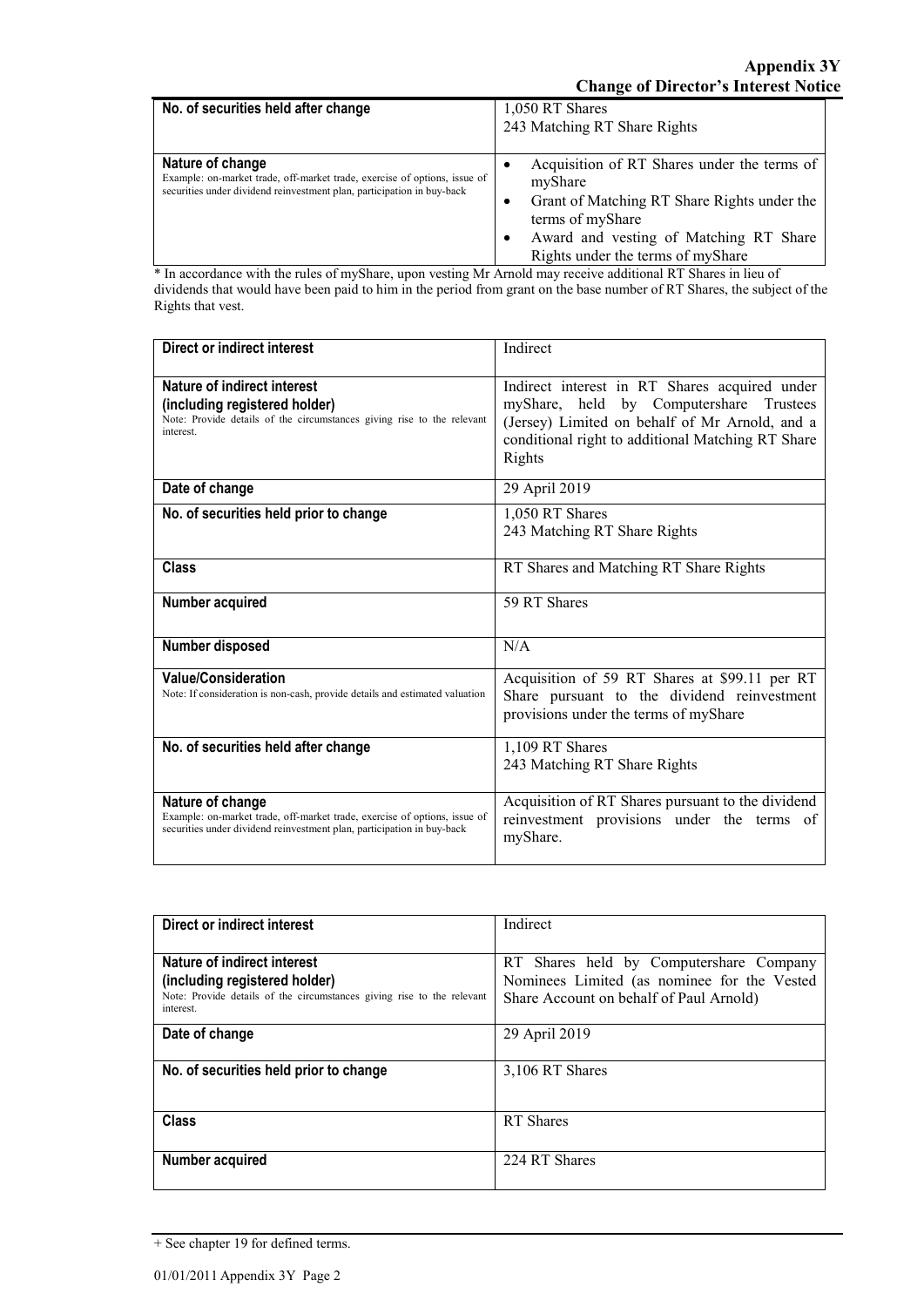| Number disposed                                                             | N/A                                               |
|-----------------------------------------------------------------------------|---------------------------------------------------|
|                                                                             |                                                   |
| <b>Value/Consideration</b>                                                  | Acquisition of RT Shares at \$99.11 per share     |
| Note: If consideration is non-cash, provide details and estimated valuation | pursuant to the dividend reinvestment provisions  |
|                                                                             | under the terms of the Vested Share Account.      |
| No. of securities held after change                                         | 3,330 RT Shares                                   |
|                                                                             |                                                   |
| Nature of change                                                            | Acquisition of RT Shares pursuant to the dividend |
| Example: on-market trade, off-market trade, exercise of options, issue of   | reinvestment provisions under the terms of the    |
| securities under dividend reinvestment plan, participation in buy-back      | Vested Share Account.                             |

| <b>Direct or indirect interest</b>                                                                                                                                      | Direct                                                                                                                    |
|-------------------------------------------------------------------------------------------------------------------------------------------------------------------------|---------------------------------------------------------------------------------------------------------------------------|
| Nature of indirect interest<br>(including registered holder)<br>Note: Provide details of the circumstances giving rise to the relevant<br>interest.                     | N/A                                                                                                                       |
| Date of change                                                                                                                                                          | N/A                                                                                                                       |
| No. of securities held prior to change                                                                                                                                  | 10,591 rights ("Rights")* to be granted RT<br>Shares under the Rio Tinto 2018 Equity Incentive<br>Program ("EIP"), being: |
|                                                                                                                                                                         | 4,838 Rights as Performance Share Awards<br>("PSAs");                                                                     |
|                                                                                                                                                                         | 4,479 Rights as Management Share Awards<br>("MSAs"); and                                                                  |
|                                                                                                                                                                         | 1,274 Rights as Bonus Deferral Awards<br>("BDAs").                                                                        |
| <b>Class</b>                                                                                                                                                            | PSAs, MSAs and BDAs under the EIP.                                                                                        |
| Number acquired                                                                                                                                                         | N/A                                                                                                                       |
| Number disposed                                                                                                                                                         | N/A                                                                                                                       |
| <b>Value/Consideration</b><br>Note: If consideration is non-cash, provide details and estimated valuation                                                               | N/A                                                                                                                       |
| No. of securities held after change                                                                                                                                     | 10,591 Rights, being:                                                                                                     |
|                                                                                                                                                                         | 4,838 PSAs;<br>$\bullet$                                                                                                  |
|                                                                                                                                                                         | 4,479 MSAs; and<br>$\bullet$                                                                                              |
|                                                                                                                                                                         | 1,274 BDAs.                                                                                                               |
| Nature of change<br>Example: on-market trade, off-market trade, exercise of options, issue of<br>securities under dividend reinvestment plan, participation in buy-back | N/A                                                                                                                       |

\* In accordance with the rules of the EIP, upon vesting Mr Arnold may receive additional RT Shares in lieu of dividends that would have been paid to him in the period from grant on the base number of RT Shares, the subject of the Rights that vest.

#### **Part 2 – Change of director's interests in contracts**

Note: In the case of a company, interests which come within paragraph (ii) of the definition of "notifiable interest of a director" should be disclosed in this part.

| Detail of contract        | N/A |
|---------------------------|-----|
| <b>Nature of interest</b> | N/A |

<sup>+</sup> See chapter 19 for defined terms.